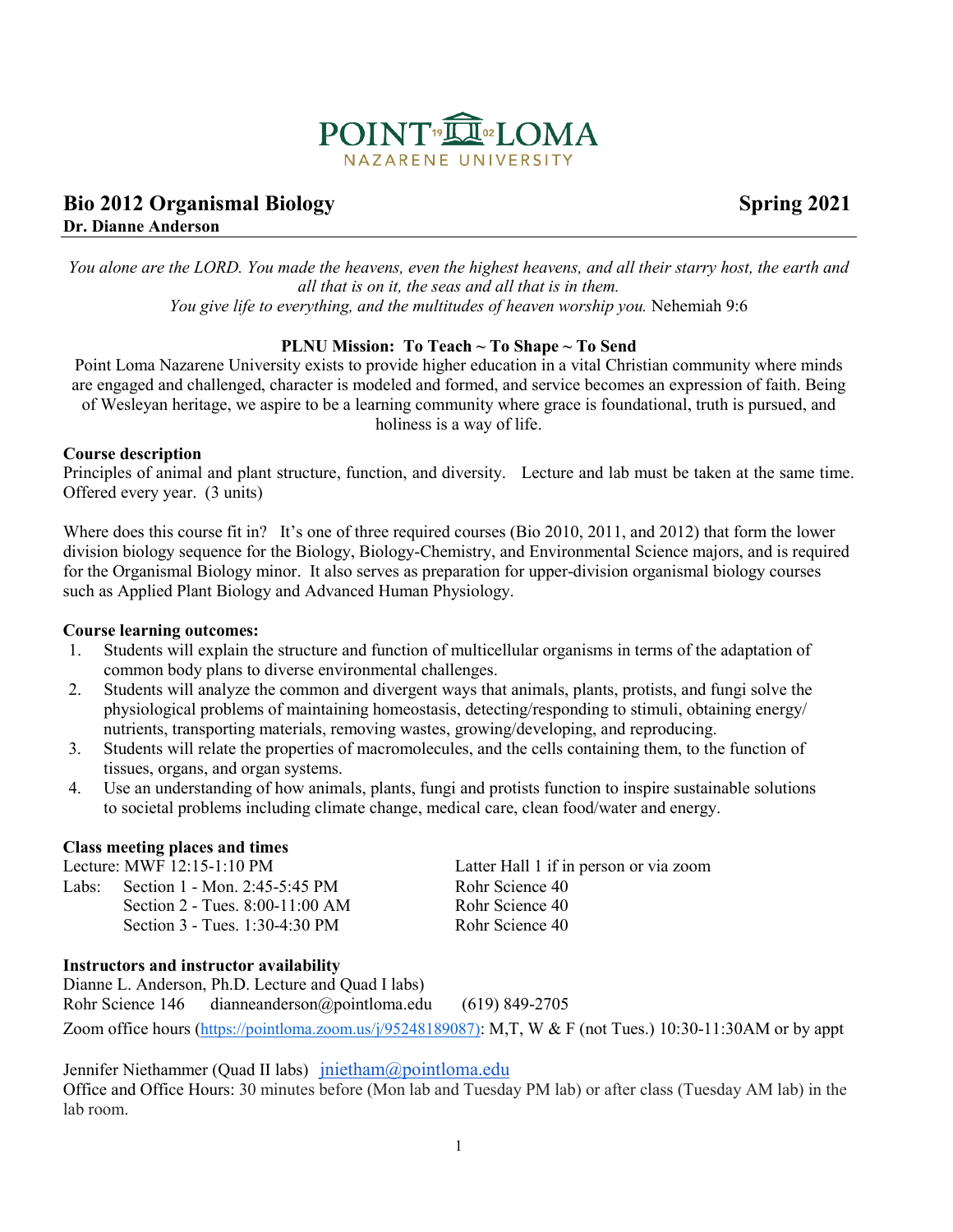### **Required materials**

- 1. Brooker, Widmaier, Graham & Stiling. (2021 edition) *Principles of Biology,* 3rd edition. McGraw-Hill*.* ISBN 9781260708325 NOTE: If you already have the 2017 version  $(2<sup>nd</sup>$  edition), that will also work!
- 2. Chamovitz, Daniel (2017 edition). *What a Plant Knows: A Field Guide to the Senses***.** Scientific American: New York, New York. (Referred to as "WAPK" in the schedule)
- 3. Catania, Kenneth. (2020). *Great Adaptations: Star-Nosed Moles, Electric Eels, and Other Tales of Evolution's Mysteries Solved.* Princeton University Press
- 4. **iClicker –** Available in the bookstore if you don't already have one. (needed for F2F lectures sessions)

# **Clicker registration**

The iClicker remote is available to buy or rent at the bookstore or online. You need to register your clicker online by going to this web address: <https://www.iclicker.com/remote-registration-form-for-classic>

## **How we've organized this course and how you can succeed…**

Lecture class is designed to introduce you to essential concepts illustrated by specific examples, and to equip you to apply your understanding to scientific problems. The associated reading comes from a stated portion of a chapter or chapters of Brooker, or from other reading that may be assigned. The lab exercises are an important component of the course. It's always a good idea to bring your textbook (Brooker) to lab. Each lab will have a 5 pt. quiz prior to lab to assess understanding of the previous week's lab.

### **Help with studying, keeping up, and writing**

We recognize that students come from a great variety of academic backgrounds, and that some of you may not have yet developed the appropriate study skills to do as well as you would like in college. Everyone needs help from time to time. There are many places to gain assistance or study skills - your peers, the professors, or PLNU's Tutorial Services Center. The center is located at the south end of the Bond Academic Center, next to the Office of Global Studies. A list of the Center's services can be found here:

<http://www.pointloma.edu/experience/offices/student-services/tutorial-services/services>

# **Attendance**

Lecture and laboratory attendance is mandatory. Poor attendance tends to correlate with low exam scores. Please communicate with us regarding any planned absences. At 5 lecture (or 2 lab) absences, we must contact the Vice-Provost for Academic Administration for possible de-enrollment. At 10 lecture (or 3 lab) absences, you will be dropped from the course unless there is an exception granted by the administration. Note these important dates: March 12, 2021 is the last day to add BIO 2012.

May 7, 2021 is the last day to drop BIO 2012.

### **In-class expectations**

Computer activity in class must be course-related. Misuse in this regard could lead to us to ban all personal computers and phones in class. We will endeavor to start lecture and lab classes at the stated times. Please do the same! Extend the same type of courteous, considerate, and respectful behavior towards each other and towards us as we will extend to you.

### **Course credit hour information**

In the interest of providing sufficient time to accomplish the stated Course Learning Outcomes, this class meets the PLNU credit hour policy for a 4-unit class (3 units lecture and 1 unit lab) delivered over 15 weeks. It is anticipated that students will spend a minimum of 37.5 participation hours per credit hour on their coursework. For this course, students will spend an estimated 150 total hours meeting the course learning outcomes. The time estimations are provided in the Canvas modules.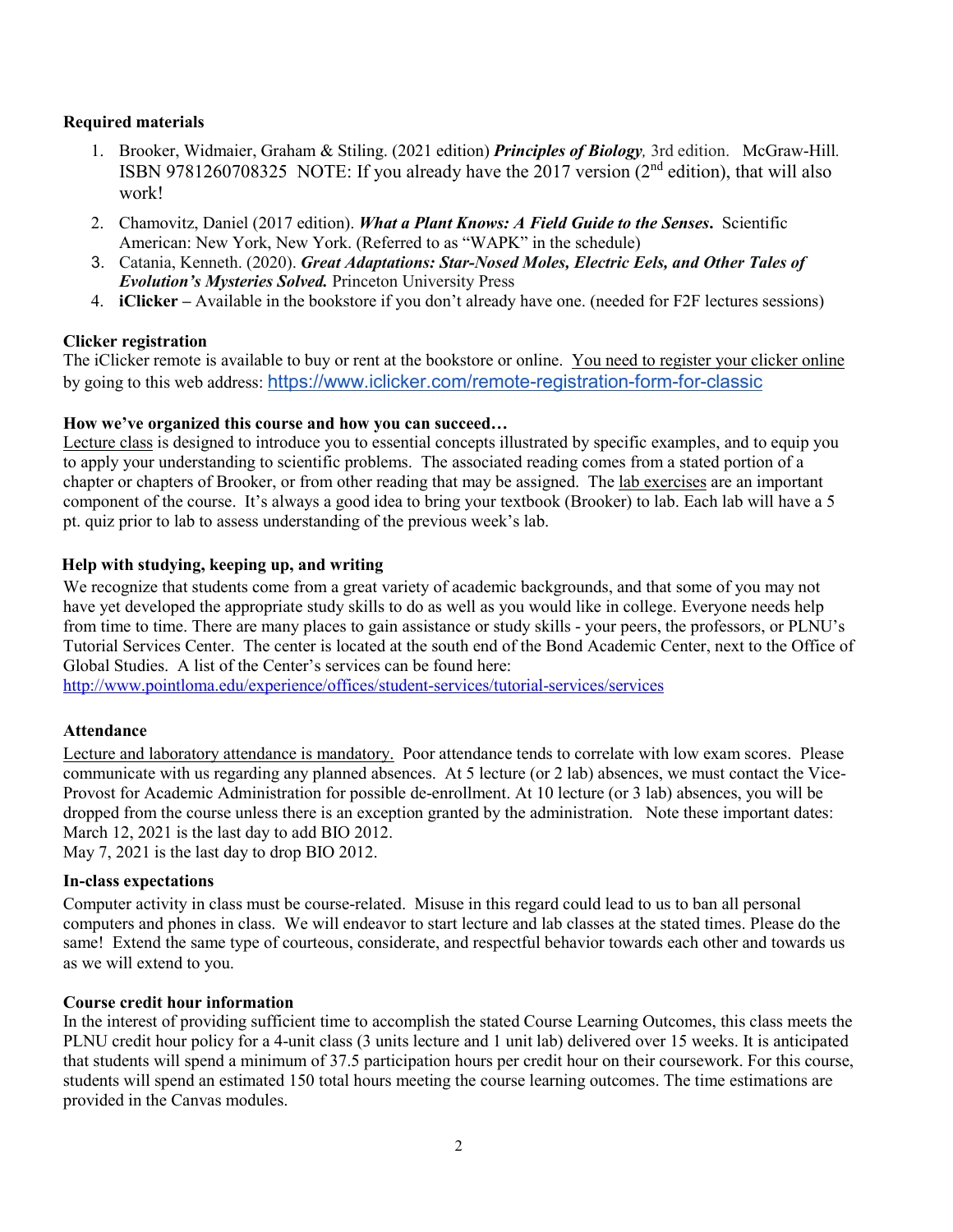## **Assignments and grading**

All assignments are to be submitted/turned in by the beginning of the class session when they are due—including assignments posted in Canvas. Incompletes will only be assigned in extremely unusual circumstances. Your grades for lecture and lab will be combined, and the same grade will be given to both.

| Assignment/Exam                                                                | <b>Points possible</b> |
|--------------------------------------------------------------------------------|------------------------|
| Exams 3 $\omega$ 100 points each                                               | 300 points             |
| Final exam (partly comprehensive)                                              | 100 points             |
| 10 lab quizzes $\omega$ 5 points each                                          | 50 points              |
| Open-book reading quizzes $6 \omega$ 10 points each                            | 60 points              |
| 12 labs @ 10 points each (if you complete all 13 labs,<br>one is extra credit) | 120 points             |
| Clicker questions or other in-class activities                                 | Approx. 90 points      |
| Misc. assignments                                                              | Approx. 30 points      |
| <b>TOTAL</b>                                                                   | 750 points             |

### **Grade calculation**

| 100%<br>$92 - 1$ | A- | 90-91%       | 88-89%<br>B+ | 87%<br>Qኅ<br>$-0.1$<br>٥Ž       | 80-81%<br>ь.  | 79%<br>78-         |
|------------------|----|--------------|--------------|---------------------------------|---------------|--------------------|
| $77\%$           |    | 71%<br>$70-$ | 68-69%<br>D+ | $57\%$<br>$62^{\circ}$<br>$-61$ | 60-61%<br>.J- | 59% or lower<br>-⊫ |

### **Exams**

The course has three lecture exams as well as the final exam. The first three exams consist of multiple-choice, matching, and short-answer questions. The final exam (all multiple choice) will consist of 60% items related to the last portion of the course, as well as 40% items related to the main ideas/themes of the overall course. Please notify the appropriate instructor **in advance** of the need to reschedule an exam in case of an excused absence.

Final Exam policy: Successful completion of this class requires taking the final examination on its scheduled day (**Monday, June 7, 2021 from 10:30 AM – 1:00 PM**). No requests for early examinations or alternative days will be approved, except in extremely rare occasions.

# **Coronavirus-Related Safety Requirements**

- 1. **A face mask must be worn properly in the laboratory at ALL times.** This will be strictly enforced! If you forget your mask, you will be sent home to retrieve it. **Your face mask should completely cover both your nose and mouth at all times.** Do NOT let your mask sag below your nose or mouth and become a chin strap. You should have **several face masks** in your possession, since you may wish to switch to a fresh mask once or twice a day. You will also want to have a good supply of cloth masks so that they can be washed frequently.
- 2. Follow all safety instructions given to you by your professor and lab assistants. **Six feet must be maintained** between students or between student lab partners, depending on how your professor has set up the laboratory space. Do not visit other students or student pairs within the classroom during class, and do not visit any equipment or other station within the lab unless it is vacant of other students/student pairs. When in doubt, please ask for instructions.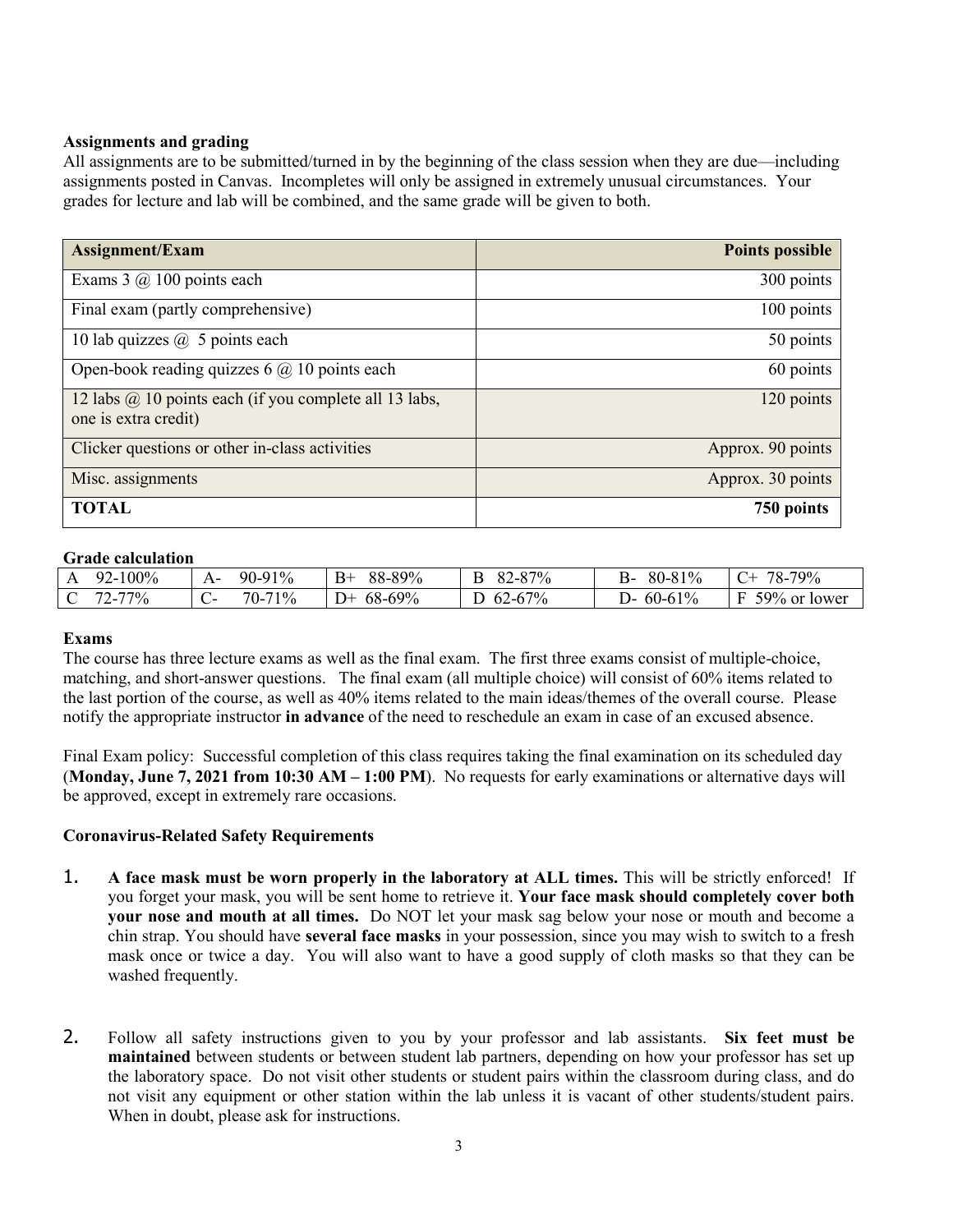- 3. **Absolutely NO consumption of food (including gum) or beverages within the lab**, since this would require removing your mask. You MUST leave the lab classroom and go outside to take a drink from a closed container. Closed beverage containers must be protected within a back pack or bag while in the lab classroom so that air particles do not fall on the drinking surface.
- 4. Hands should be washed **thoroughly (20-30 sec) with soap both at the beginning and at the conclusion of each laboratory period**. Coronaviruses are effectively trapped by soap (like grease on pots and pans when washing dishes) and removed from your hands if you thoroughly wash your hands with soap for at least 20-30 seconds, and then dry them completely. Hand sanitizer will be made available as well.
- 5. We will be very thorough and strict with our disinfection policies. Students will do the following at **both the beginning and the end of the laboratory session**.
	- Thoroughly spray down and clean your lab bench. The special covid-19 disinfectant should thoroughly cover the surface and be allowed to sit for 1 full minute before wiping the cleaner off. Use a timer to ensure a full minute has passed.
	- Using whatever cleaner and other supplies given to you (e.g., special cloth rags or lens paper, etc), wipe down any shared equipment being used that day.

Do NOT touch your face while in lab, regardless of whether or not you are wearing lab gloves. Do not touch your phone or laptop in lab until you have washed your hands or used hand sanitizer. Sanitize your hands after touching shared equipment before using your cell phone or computer.

| Schedule BIO 2012 overview – schedule subject to change |
|---------------------------------------------------------|
| (all assignment details and due dates on Canvas)        |

| Week 1             | Introduction, then Protists                          |
|--------------------|------------------------------------------------------|
| Weeks $2 & 3$      | <b>Plant Diversity</b>                               |
| Weeks 4            | Exam #1, then Plant Physiology                       |
|                    | <b>Field trips to tidepools:</b>                     |
|                    | Fri. 3/26 2-5 PM, Sat 3/27 2-5 PM or Sun 3/28 3-6 PM |
| Weeks $5 & 6$      | Plant Physiology                                     |
| Week 7             | Plant Physiology, then Fungi                         |
| Week 8             | Exam #2, then Animal Diversity                       |
| Week 9             | <b>Animal Diversity</b>                              |
| Week 10            | <b>Animal Physiology</b>                             |
| Week 11            | Exam #3, then Animal Physiology                      |
| <b>Weeks 12-14</b> | <b>Animal Physiology</b>                             |
| Week 15            | Final exam                                           |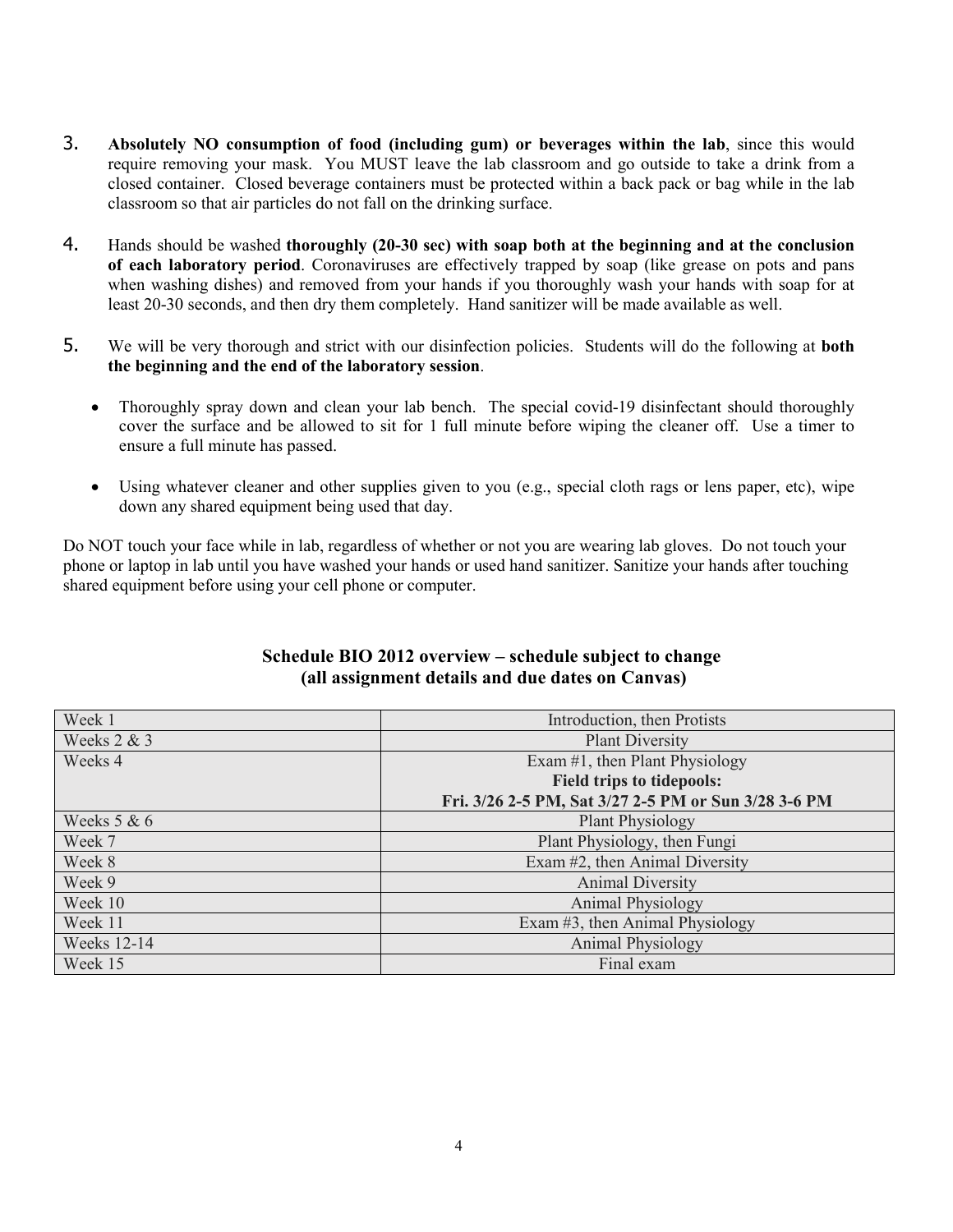### **Undergraduate Syllabus Notification Page**

#### **PLNU COPYRIGHT POLICY**

Point Loma Nazarene University, as a non-profit educational institution, is entitled by law to use materials protected by the US Copyright Act for classroom education. Any use of those materials outside the class may violate the law.

#### **PLNU ACADEMIC HONESTY POLICY**

Students should demonstrate academic honesty by doing original work and by giving appropriate credit to the ideas of others. Academic dishonesty is the act of presenting information, ideas, and/or concepts as one's own when in reality they are the results of another person's creativity and effort. A faculty member who believes a situation involving academic dishonesty has been detected may assign a failing grade for that assignment or examination, or, depending on the seriousness of the offense, for the course. Faculty should follow and students may appeal using the procedure in the university Catalog. See Academic [Policies](https://catalog.pointloma.edu/content.php?catoid=41&navoid=2435#Academic_Honesty) for definitions of kinds of academic dishonesty and for further policy information.

#### **PLNU ACADEMIC ACCOMMODATIONS POLICY**

While all students are expected to meet the minimum standards for completion of this course as established by the instructor, students with disabilities may require academic adjustments, modifications or auxiliary aids/services. At Point Loma Nazarene University (PLNU), these students are requested to register with the Disability Resource Center (DRC), located in the Bond Academic Center [\(DRC@pointloma.edu](mailto:DRC@pointloma.edu) or 619-849-2486). The DRC's policies and procedures for assisting such students in the development of an appropriate academic adjustment plan (AP) allows PLNU to comply with Section 504 of the Rehabilitation Act and the Americans with Disabilities Act. Section 504 prohibits discrimination against students with special needs and guarantees all qualified students equal access to and benefits of PLNU programs and activities. After the student files the required documentation, the DRC, in conjunction with the student, will develop an AP to meet that student's specific learning needs. The DRC will thereafter email the student's AP to all faculty who teach courses in which the student is enrolled each semester. The AP must be implemented in all such courses.

If students do not wish to avail themselves of some or all of the elements of their AP in a particular course, it is the responsibility of those students to notify their professor in that course. PLNU highly recommends that DRC students speak with their professors during the first two weeks of each semester about the applicability of their AP in that particular course and/or if they do not desire to take advantage of some or all of the elements of their AP in that course.

#### **PLNU ATTENDANCE AND PARTICIPATION POLICY**

Regular and punctual attendance at all **synchronous** class sessions is considered essential to optimum academic achievement. If the student is absent for more than 10 percent of class sessions (virtual or face-to-face), the faculty member will issue a written warning of de-enrollment. If the absences exceed 20 percent, the student may be de-enrolled without notice until the university drop date or, after that date, receive the appropriate grade for their work and participation. In some courses, a portion of the credit hour content will be delivered **asynchronously** and attendance will be determined by submitting the assignments by the posted due dates. See [Academic Policies](https://catalog.pointloma.edu/content.php?catoid=46&navoid=2650#Class_Attendance) in the Undergraduate Academic Catalog. If absences exceed these limits but are due to university excused health issues, an exception will be granted.

#### **Asynchronous Attendance/Participation Definition**

A day of attendance in asynchronous content is determined as contributing a substantive note, assignment, discussion, or submission by the posted due date. Failure to meet these standards will result in an absence for that day. Instructors will determine how many asynchronous attendance days are required each week.

#### **SPIRITUAL CARE**

Please be aware PLNU strives to be a place where you grow as whole persons. To this end, we provide resources for our students to encounter God and grow in their Christian faith.

If students have questions, a desire to meet with the chaplain or have prayer requests you can contact the Office of Spiritual [Development](https://www.pointloma.edu/offices/spiritual-development)